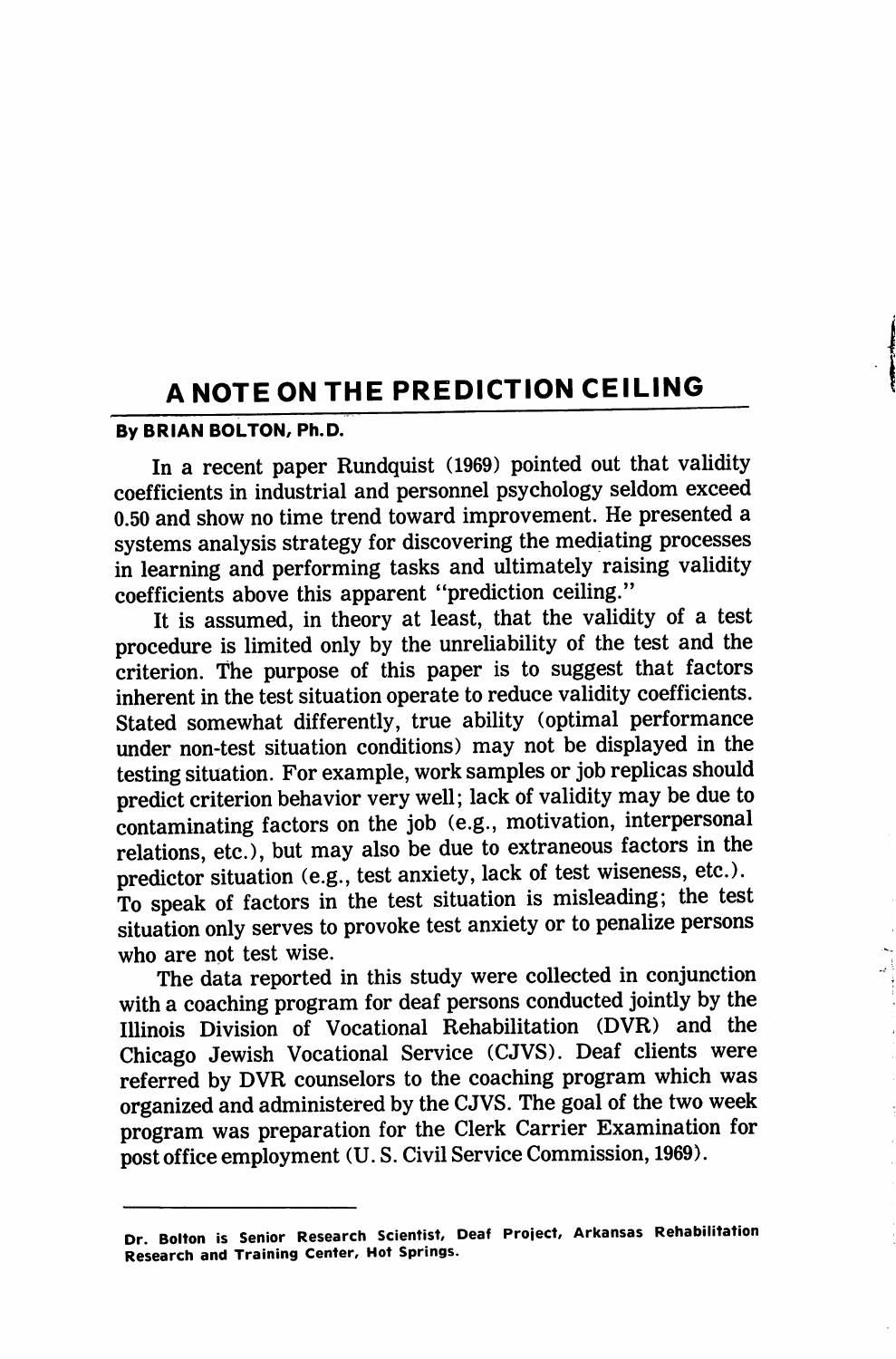#### Sample.

à.

The subjects of this study were 49 profoundly deaf persons. They ranged in age from 20 to 55 with an average age of 34, were all in the average intelligence range, and most had some high school education. All subjects were currently employed or had been employed in the recent past; thus their vocational status was "upgrading."

The 49 subjects were about equally divided among six coaching classes. Each class was conducted by an instructor who was fluent in the manual language of deaf communication. The eight or nine sessions which comprised the coaching program were devoted to practice exercises and sample examinations which were preceded by detailed instructions and demonstrations and followed by an analysis of individual errors and problems.

## Instruments.

The "predictor" instrument used in this study was the Min nesota Clerical Test (Andrew & Paterson, 1969). The MCT is a test of speed and accuracy in performing tasks related to clerical work. It consists of two parts, number checking and name checking. The examinee's task is to check identical pairs of numbers and names as quickly as possible.

Anastasi (1968, p. 364) states that the reported retest reliabilities which are in the 0.70's and 0.80's for each of the two parts are under-estimates. Of importance to the current study is the evidence that scores on a second administration are appreciably more reliable than scores on the first administration (Andrew & Paterson, 1959). Furthermore, the authors indicate that the two subtests, number checking and name checking, correlate 0.70 on the average (the subtests correlated 0.70 and 0.68 for the two MCT administrations of the current study). Correlations of this magnitude justify summing the subtest scores for a more reliable total score. The reliability of the total scores for the second ad ministration is estimated to be at least 0.90.

The "criterion" measure was the Address Checking (AC) subtest of the Clerk Carrier Examination (U. S. Civil Service Commission, 1969). It consists of 95 pairs of addresses (number and street, or city, or geographical location) which are exactly alike or different in some respect. The examinee's task is, again, to check the similar pairs as quickly as possible. AC is scored the same as the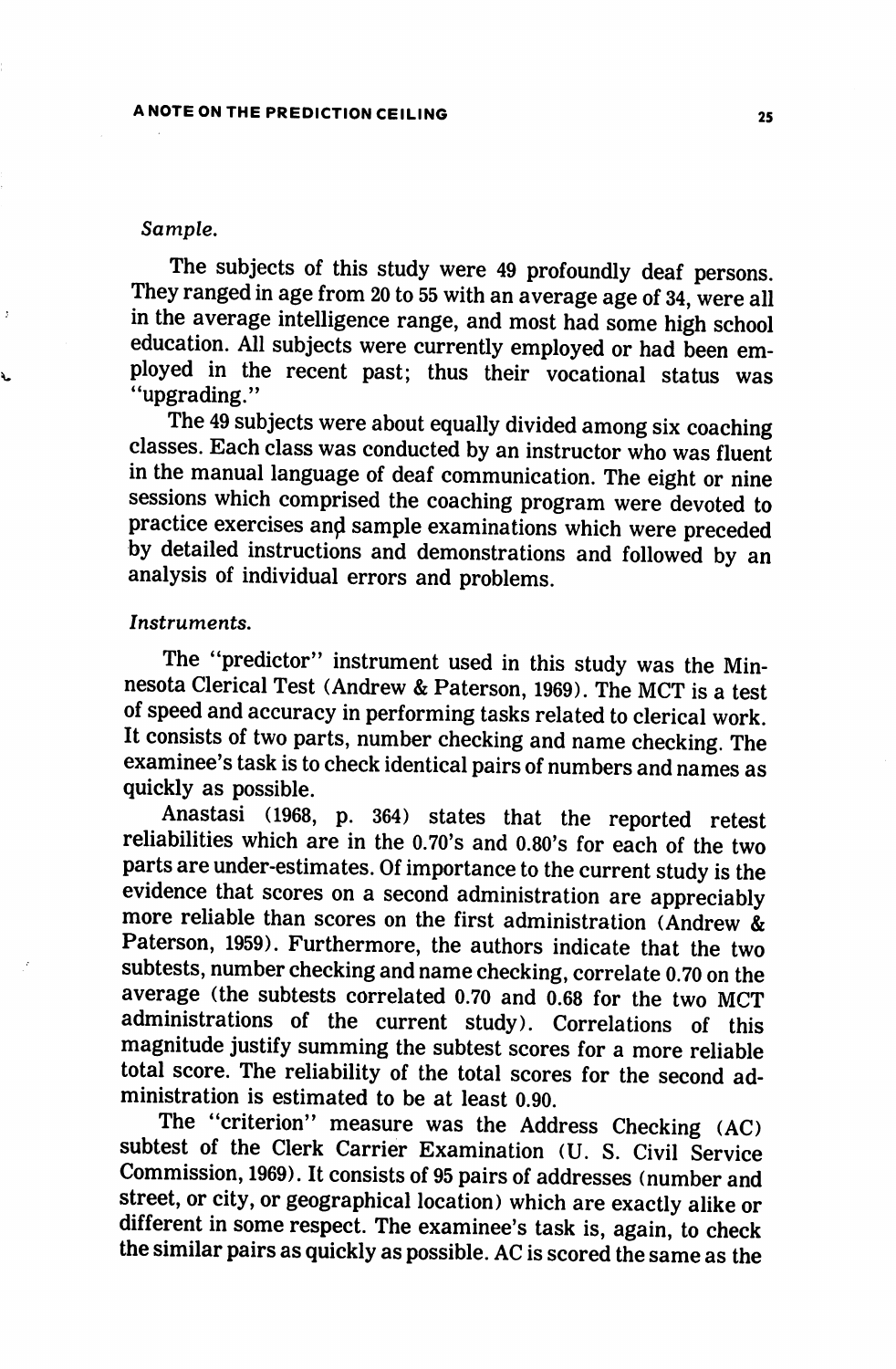MCT-rights minus wrongs. The AC subtest is most certainly less reliable than the MCT because it is shorter (six minute time limit as compared to a 15 minute time limit for the MCT total score). The reliability of AC is estimated from the Spearman-Brown formula using the MCT data to be at least 0.74. (It is worth noting as a point of interest that Anastasi (1968, p. 363) attributes clerical matching ability to a perceptual speed factor and Guilford (1967, p. 405) in dicates that she is in error in doing so.)

## Methodology,

The logic of the design entails the prediction of test per formance (the "criterion" measure, AC) from non-test situation performance (the "predictor" measure, MCT). The predictor and criterion measures require the same type of ability; in fact, the tasks are virtually identical. Furthermore, the subjects had practiced on sample AC tests in the coaching sessions. Thus, the "validity" coefficient should approach the geometric mean of the reliabilities of the two measures, which is 0.81. (This is the maximum validity coefficient which could be obtained, given the reliabilities of the measures.) The extent to which this result is not realized will reflect the influence of test situational factors which reduce the validity of test procedures.

The MCT was administered twice during the first week of the coaching program. While data is reported below for both ad ministrations, the scores from the second administration con stituted the "predictor" variable. Approximately two weeks later the subjects took the Clerk Carrier Examination at the post office. A deaf proctor was present at the examination. (Scores were kindly supplied by the Civil Service Examination Board in Chicago.)

#### Results.

The second administration of the MCT recorded a large im provement in performance for this sample of 49 deaf persons. The mean total scores were 188 and 223 on the first and second ad ministrations respectively, an average gain of 35 points. The magnitude of this gain is apparent when compared to the standard deviation of 49 for either administration. When compared to in dustrial applicant norms (Andrew & Paterson, 1959) this gain represents an improvement from approximately the 25th percentile to the median. The correlation of 0.82 between the first and second administration scores indicates that the size of gain was in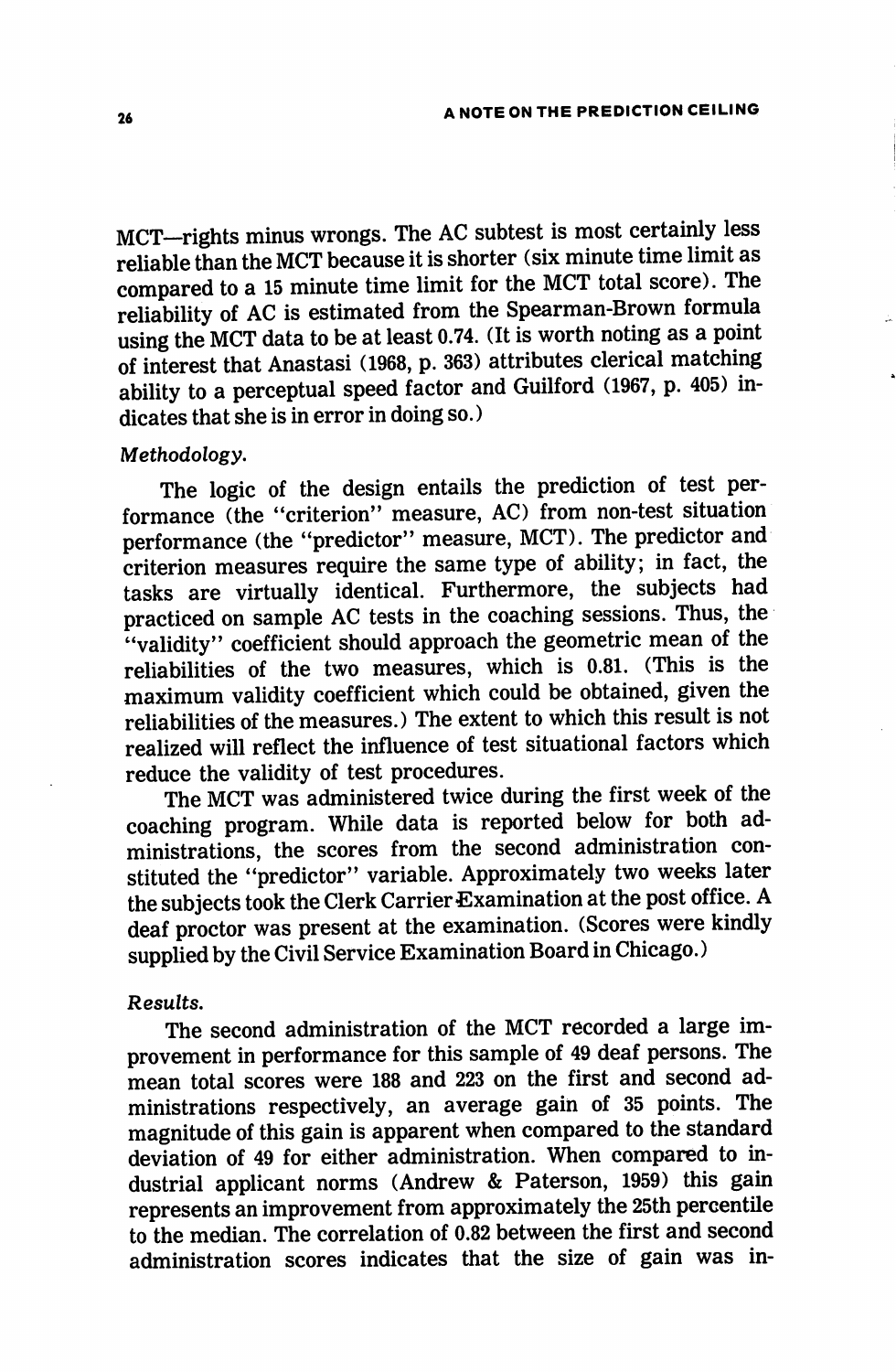dependent of initial score; that is, there was a consistent benefit from practice on the first administration.

The correlation between the MCT scores (second ad ministration) and the AC scores for the 49 deaf subjects was 0.58. The score distributions were normal, the scatter plot was rec tilinear in form, and there was no restriction of range.

#### Discussion,

The obtained "validity'' coefficient of 0.58 is somewhat lower than that which might be expected based on the statistics presented in previous sections. In fact, this would be regarded as just a good validity coefficient in an industrial setting involving routine assembly work.

The major difference between the prediction and criterion measurements in this study was the test situation atmosphere: the Address Checking test was completed under "real" test conditions. Given the subject's previous practice and familiarity with the test task, it seems reasonable to implicate test anxiety as the major factor contributing to the reduced validity coefficient. This suggestion becomes more plausible when the subject sample of deaf persons is properly considered as a disadvantaged group. In discussing techniques for alleviating test anxiety with disad vantaged groups, Doppelt and Bennett (1967) suggest practice test taking or the liberal granting of retests. The coaching program described above should have helped in this regard, but without a control group, the benefits derived can only be conjectured. It can be tentatively concluded from this study that situational factors associated with test taking contribute to the establishment of the prediction ceiling, at least with disadvantaged groups.